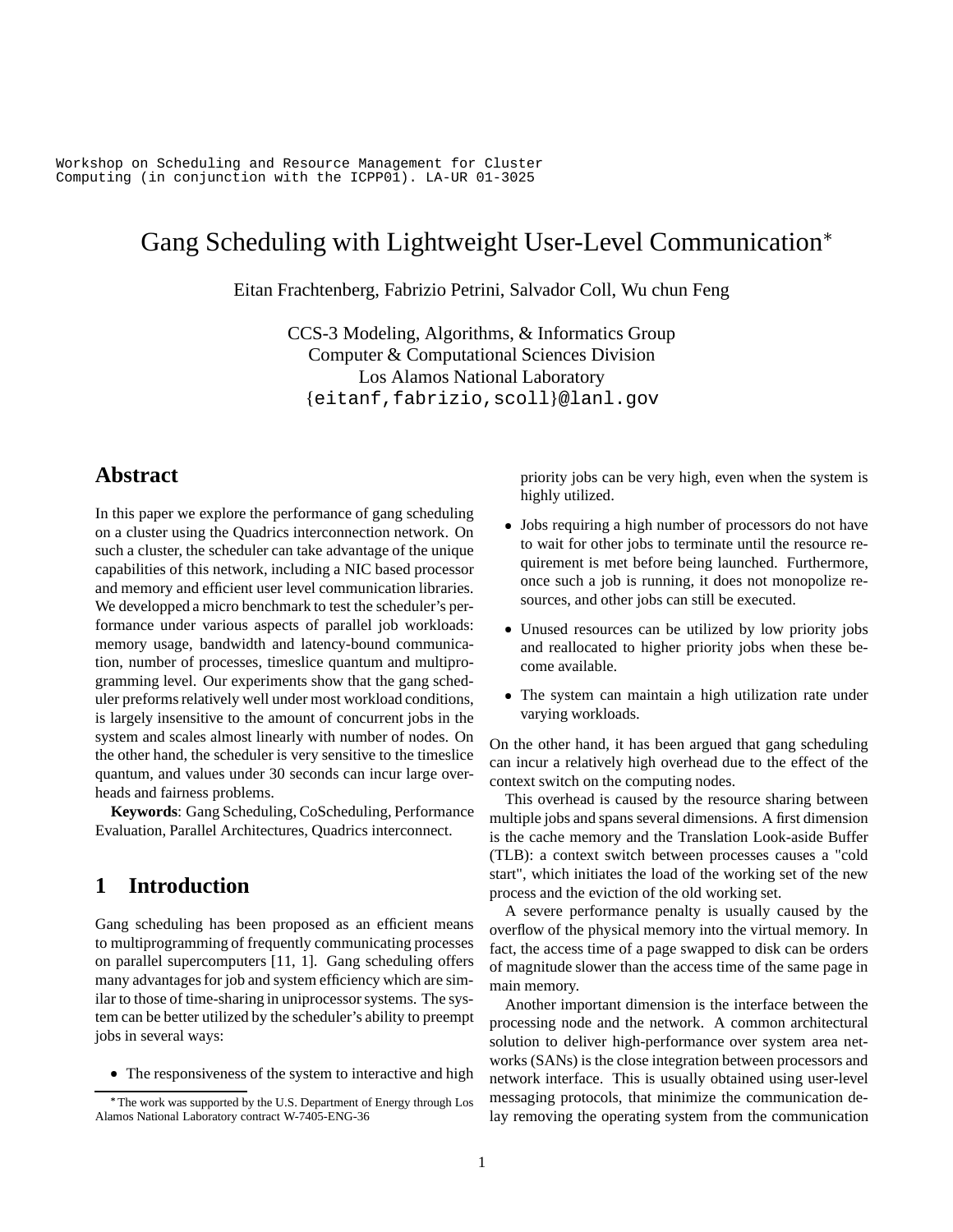protocols [8, 6, 18, 7, 19]. These protocols require dedicated buffers in the network interface, that are usually mapped in the virtual address space of the user processes. They may also require communication buffers, that are "pinned" in main memory, that are reserved by the user-level protocol to perform the inter-node communication. With gang scheduling, all these buffers must be properly managed between contextswitches. Finally, the context switch between jobs must take care of the packets in transit inside the network.

In the SHARE scheduler of the IBM SP2 [4] the communication buffers are saved/restored at every context switch, in order to minimize the amount of pinned memory. The coordination between processing nodes is achieved through synchronized clocks. The nodes do not interact through explicit synchronization and do not receive a coordination message from a central controller. In particular, the network is not flushed during a context switch, therefore a node may receive a packet that is addressed to a process that is no longer running.

Network flushing was pioneered by the CM-5 Connection Machine [10]. During a context switch, all packets are "dropped down" to the closest node in the fat-tree network and stored in a temporary node. When the job is re-scheduled, these packets are re-injected to complete their trip.

In the ParPar scheduler [3] the context switch is coordinated by a master daemon, which sends a collection of pointto-point messages to the worker nodes. Upon receiving the synchronization message, a partner daemon in the worker node stops the running process and schedules the new process. In order to flush the network, each network interface broadcasts a halt message to all other network interfaces. Given that the communication queues in the network interface are managed in FIFO order and the network delivers packets using a single determinstic path between each pair of nodes, this protocol guarantees that no packets belonging to the previous timeslice will be received after the halt message. In [2] it is shown that the buffers in the network interface are often underutilized during the context switch, so the context switch overhead can be reduced by saving only the packets that are in the buffer rather than the whole set of buffers.

Network flushing is also used in the SCore-D cluster [5]. SCore-D doesn't need to send special control messages because each single packet is explicitly acked or nacked by the destination. So each node simply stops transmitting and waits until all its outstanding packets are acknowledged.

In this paper we analyze the overhead associated with the gang-scheduler of the Quadrics network (QsNET)<sup>1</sup>. The Qs-NET is of particular importance to the Los Alamos National Laboratory since it is to be used as the interconnect for the



Figure 1: Elan functional units

30Tops ASCI-Q machine, currently developed by  $Compaq<sup>2</sup>$ . This paper's contribution lies in a systematic study of various properties of the Quadrics gang-scheduler that can be used to compare it to other schedulers in terms of performance, overhead and scalability.

The rest of this paper is organized as follows. We start by describing the hardware and software features of a Quadricsbased cluster in section 2. In section 3 we provide the details of the experimental methodology we used in this study. We provide experimental results obtained with our cluster and analysis in section 4. Finally, section 5 concludes the paper and outlines future research work.

# **2 Overview of QsNET and RMS**

### **2.1 Hardware**

QsNET [12] is based on two building blocks, a programmable network interface called Elan [13] and a low-latency highbandwidth communication switch called Elite [14]. Elites can be interconnected in a fat-tree topology [9]. The network has several layers of communication libraries which provide trade-offs between performance and ease of use. Other important features are hardware support for collective communication patterns and fault-tolerance.

The Elan network interface links the high-performance, multi-stage Quadrics network to a processing node contain-

<sup>1</sup>http://www.quadrics.com

<sup>2</sup>http://www5.compaq.com/alphaserver/news/archive/2000/supercomputer\_0822.html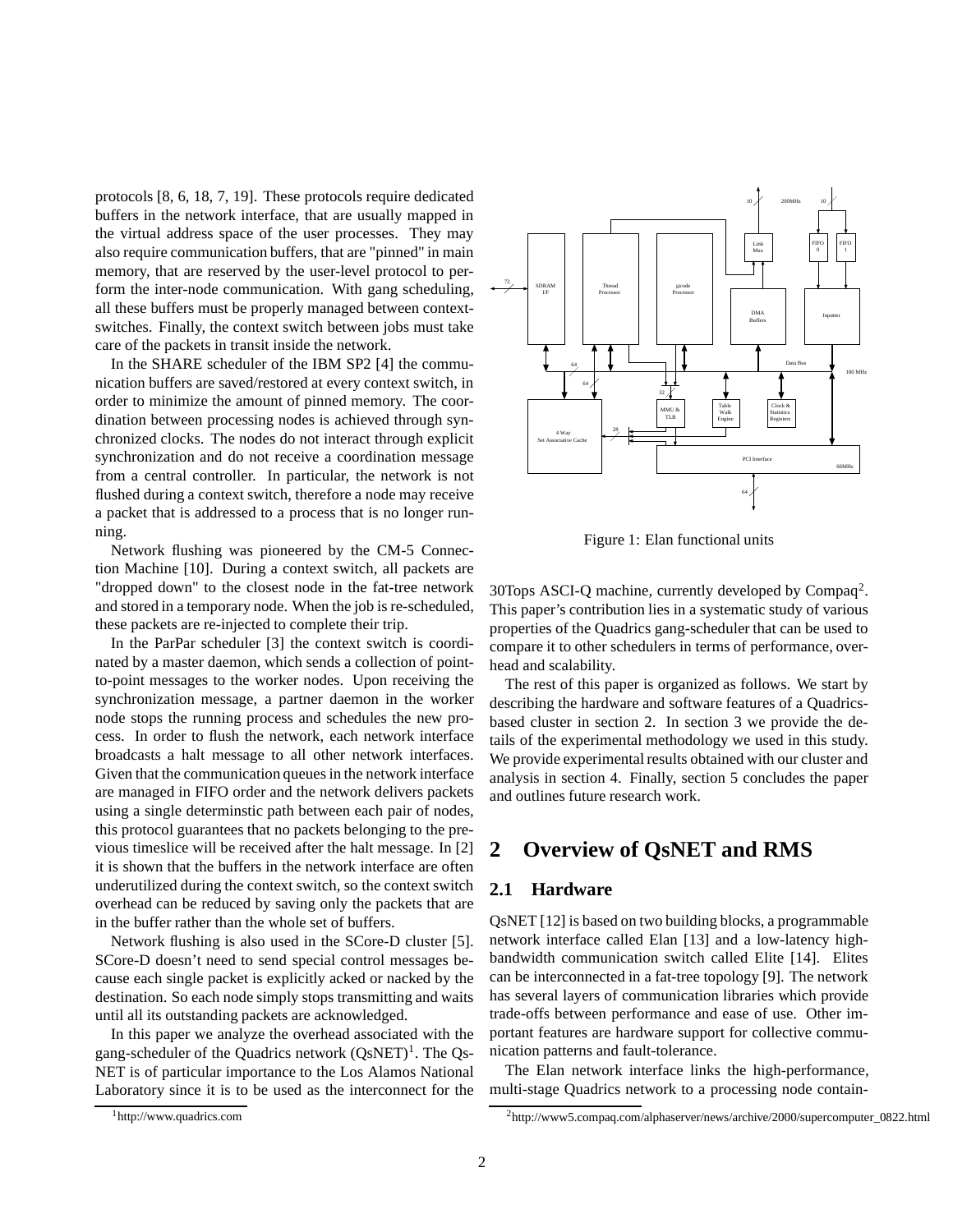ing one or more CPUs. In addition to generating and accepting packets to and from the network, the Elan also provides substantial local processing power to implement high-level message-passing protocols such as MPI. The internal functional structure of the Elan is shown in Figure 1.

In the Elan there are four independent microcode threads: (1) Inputter thread; handles input transactions from the network. (2) DMA thread; generates DMA packets to be written to the network, prioritizes outstanding DMAs, and time-slices large DMAs so that small DMAs are not adversely blocked. (3) Processor-scheduling thread; prioritizes and controls the scheduling and descheduling of the thread processor. (4) Command-processor thread; handles operations requested by the host (i.e., "command") processor at user level. The Elan is also equipped with 64 MB of SDRAM.

Processes in a parallel job can communicate with each other through an abstraction of distributed virtual shared memory. Each processis allocated a virtual processid (VPID) and can map a portion of its address space into the Elan. These address spaces, taken in combination, constitute a distributed virtual shared memory. Remote memory (i.e., memory on another processing node) can be addressed by a combination of a VPID and a virtual address. The SDRAM in the Elan can be used to keep the virtual-to-physical translation and routing tables of several jobs. Thus, in the presence of a context switch, there is no need to flush the Elan communication buffers and the system data structures. Messages are chunked by the DMA engine in packets of 320 bytes which are delivered in-order.

#### **2.2 Software**

The various compnents of the Quadrics network are integrated by a software environment called Resource Management System (RMS)[15, 16].

An RMS system is a set of computers that are all connected to a management network, and a Quadrics data network to provide high performance user-space communication. Some nodes can be connected to an external LAN to provide access to the RMS system. Computing nodes that are used for the parallel applications are accessed via RMS and can optionally have user logins disabled. Nodes can be divided into mutually-exclusive *partitions*, so that each partition can have different properties and policies for resource allocation, and several *configurations* can be defined and switched to allow different set of properties per partition (for example, different configurations can exist for day and night operation, to allow larger programs to run at night). *One* node (which can be separate from the computing nodes) is designated as a management node and holds the RMS database, which enables



Figure 2: Loading and Running a parallel program

interfacing to the system using standard SQL queries.

The RMS provides a single point of interface to the system for resource management. It includes facilities for gathering information on resources (monitoring, auditing, accounting, fault-diagnosis and statistical data collection) and for resource handling (CPU allocation, access control, parallel jobs support and execution and scheduling). RMS is implemented as a set of UNIX commands and daemons that communicate using socket daemons and access the database for storing or retrieving all the system details. Of the set of daemons provided by RMS, two are concerned primarily with parallel job launching and scheduling. The *Partition Manager* pmanager is a perpartition daemon that runs on the management node. It handles requests for job launching and termination, checks the privileges and priorities allowed for each job, manages and allocates resources within its partition and schedules the jobs. The *RMS Daemon* rmsd runs on each computing node in the system. It loads and runs user processes (using the application loader rmsloader), creates communication contexts for the application, delivers signals and monitors resource usage and system performance.

Figure 2 shows how the system runs an 8-process job on 4 t-way SMP nodes. First, a user invokes a program called prun on the management node to launch her program, which in turn asks pmanager to allocate CPUs for the job and start it on them. pmanager notifies the rmsd processes on the allocated nodes to invoke an rmsloader process with the user's program. rmsloader also directs the stdout and stderr streams of the program to prun, which forwards it to the controlling terminal or output files.

The RMS scheduler allocates *boxes* (N nodes with a fixed number of CPUs per node) to jobs, so that they may take advantage of the hardware support of the QsNet for broadcast and barrier operations which operate over a contiguous range of network addresses.

Each partition can have its own scheduling policy and parameters (such as timeslice interval, timelimit, etc.). The scheduling algorithm used can be one of the following:

1. Gang scheduling of parallel programs, where all the pro-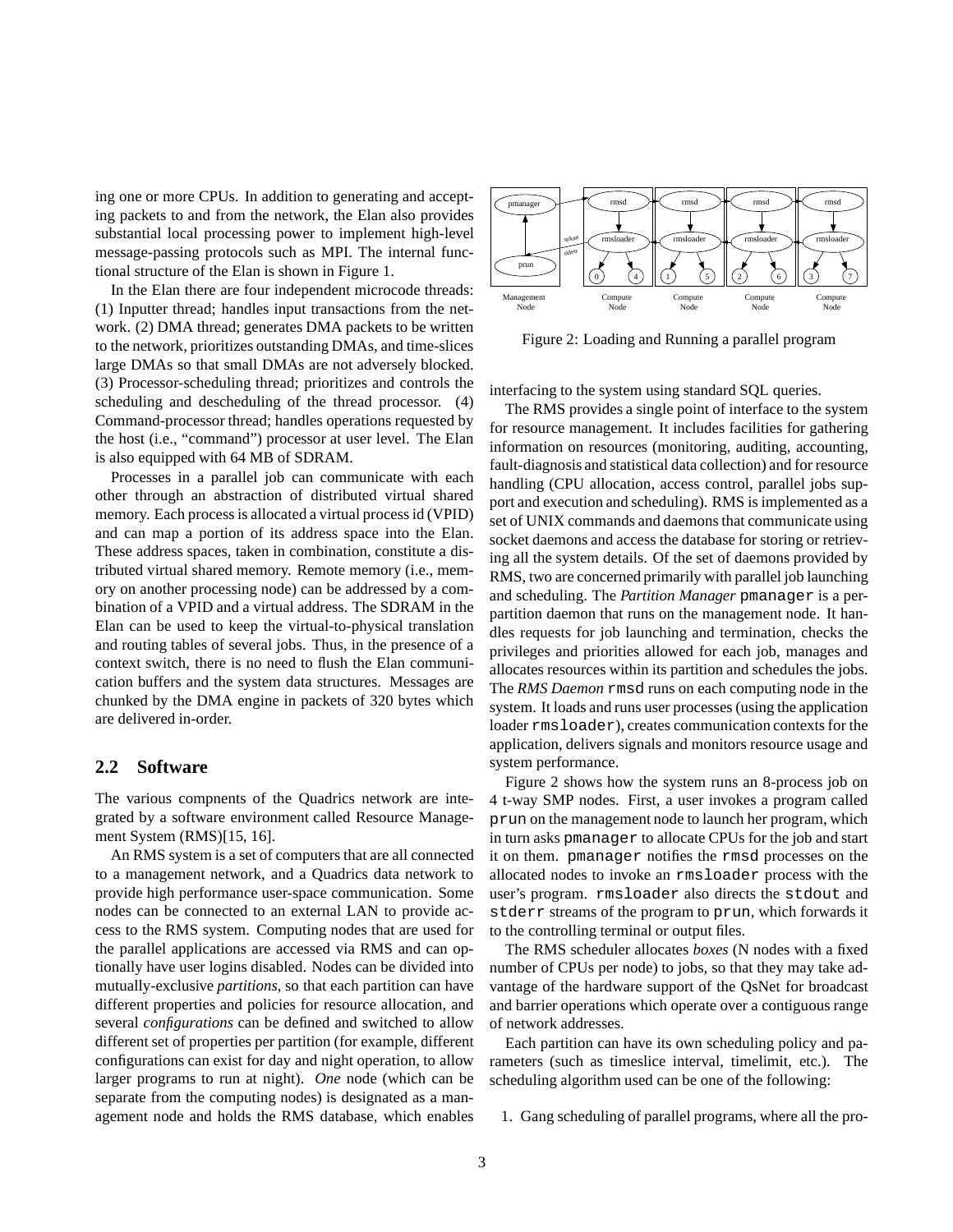cesses in a program are scheduled and descheduled together.

- 2. Regular UNIX scheduling with the addition of simple load balancing.
- 3. Batch scheduling, where use of resources is controlled by a batch system.

When pmanager decides to suspend a running program or run another (either due to timeslice expiration, insertion of a higher-priority job to the system or user command), it sends an appropriate command to the rmsd processes on the affected nodes through their sockets channel. Thus, the traffic density of the control messages is not determined by the amount of jobs but rather by the timeslice value.

# **3 Experimental Methodology**

### **3.1 Goals**

We are primarily concerned with the following properties of the RMS gang scheduler (GS):

- 1. How it scales as the multiprogramming level (MPL) increases. We would like to quantify the overhead that is introduced by the scheduler.
- 2. How it scales as the number of nodes in the cluster increases.
- 3. How different memory requirements and memory access patterns of the applications affect the overall performance.
- 4. How the GS handle different communication granularities when applications are gang-scheduled. What effect, if any, a context switch has on the network and the communication buffers of the network interface.
- 5. What the effect of the timeslice length is. What the usable range of timeslices is and which values offer a good trade-off between response time and scheduling overhead.

### **3.2 Experimental Framework**

We have designed a micro-benchmark to test several aspects of the gang scheduler. Our benchmark is structured as a program that loops over an array, reads a value from one entry, performs some simple floating-point calculation, writes the result in another entry of the same array, and copies a subset of these results on another array which serves as the communication buffer. The stride for traversing the array is a constant large prime. At a specified frequency the program performs a total exchange with its peer processes (using MPI\_Alltoall [17]). In a total exchange, also known as personalized all-to-all communication, each process sends a distinct message to every other process. An external script launches this program with different parameters according to a predefined sequence and with several instances to create the desired MPL. In the experiments we varied the following parameters:

- Total computation cycles, number of total exchanges and communication buffer size. These three factors determine the computation/communication granularity. Note that if  $n$  processes are having a total exchange of  $b$  bytes, each process sends and receives  $\frac{b}{n}$  to and from every other process.
- Number of processes per job.
- MPL (the number of jobs that are launched concurrently).
- Size of memory array for read/write operations.

We normalize the run time of each job with the MPL. Job slowdown is compared to the basic case, where a program uses an array size of one byte, does not communicate and runs on one PE only, with no other jobs.

For our measurements we used a cluster of 16 dualprocessor nodes running Linux 2.4.0. Each node is equipped with two 733-MHz Pentium-III processors, a 66-MHz PCI bus, 1 GB of ECC memory, and Quadrics and Ethernet connections. The first node is used as a management node for RMS.

### **3.3 Workload**

Several assumptions on the workload were made for this study. First, when the multiprogramming level is greater than 1, we launch all the jobs together. The amount of computation of each job is 100 million read/modify/write cycles, which is approximately 50 seconds of run time. This granularity was found to be large enough to make the experimental sample relatively stable, and small enough to make large experiments practical. Still, it should be noted that there is some variability in the results. This variability stems from various system parameters that are difficult to control and add noise to the experiments. Such parameters include small architectural differences between the nodes, temporal effects like varying load of Linux and RMS daemons, and local scheduling decisions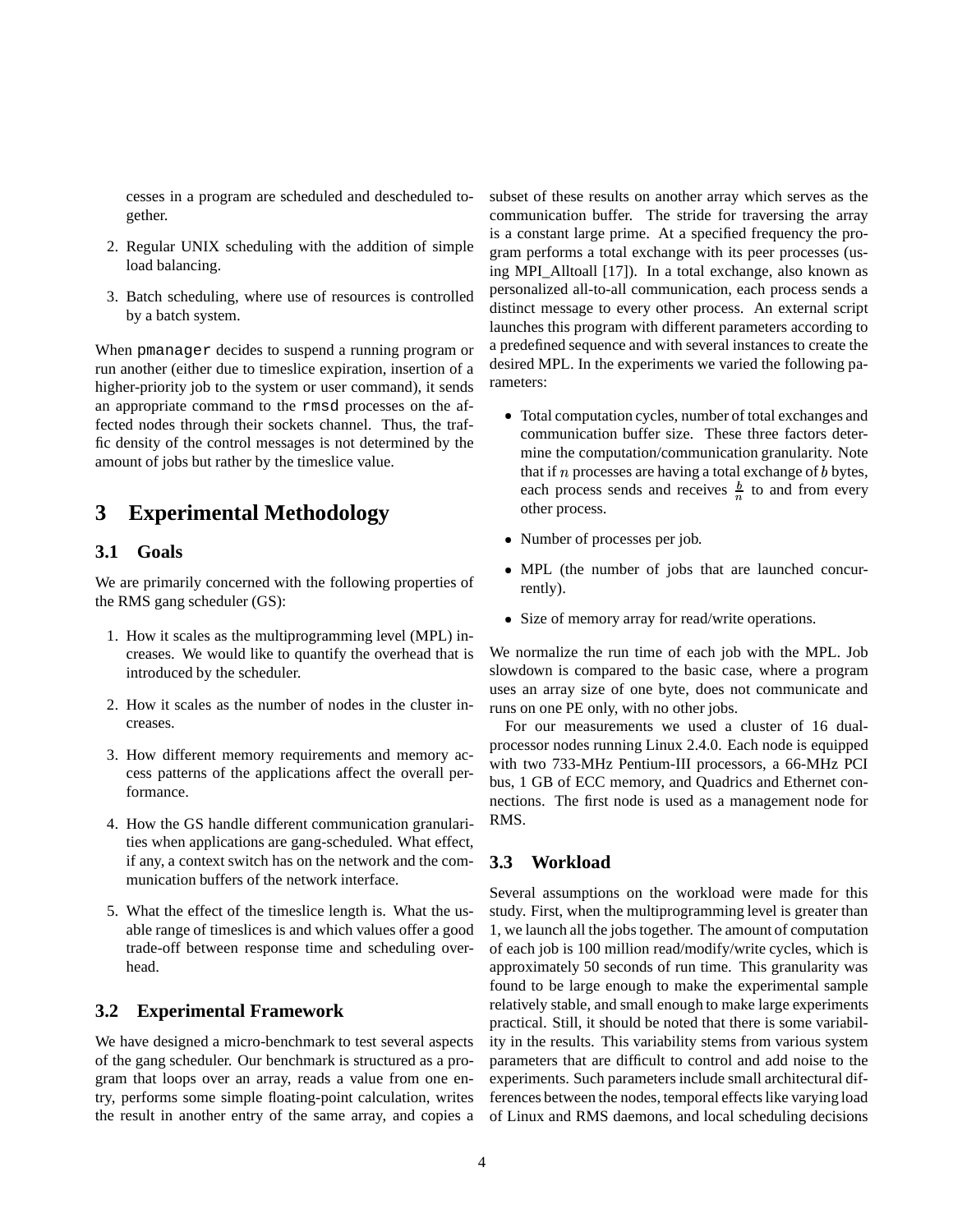

Figure 3: Effect of array size and multiprogramming level on runtime

that are done by Linux on each SMP and affect cache affinity and synchronization issues. We used the following default values for all other parameters (unless otherwise indicated on a per-experiment basis):

- 1. Read/write array size of 1 MB, with no separation between read and write locations.
- 2. 1024 total exchanges, with 4096-bytes of total buffer size. This represents a granularity of a total-exchange every 50 ms.
- 3. 16 processes running on 8 nodes.
- 4. Timeslice of 30 seconds.

These default parameters represent an application that uses enough memory, so that memory bandwidth becomes a relevant performance factor, but not enough that swapping becomes one. It communicates small messages frequently and synchronously, as is the worst case behavior for many parallel applications. A multiprogramming level of 4 is supposed to represent a moderate-to-high workload.

### **4 Experimental Results**

### **4.1 Effect of Memory Usage**

Figure 3 shows the slowdown of gang scheduling multiple jobs on a single processing node with a timeslice of 30 seconds. We can see that the overhead is approximately 10% more than the basic case when a single job is run in dedicated mode. This indicates that for workloads that do no



Figure 4: Run time slowdown as a function of timeslice length

incur swapping the performance penalty from gang scheduling is contained. It is worth noting that our benchmark has a deliberate poor data reuse (because we use a large stride for scanning the array) so that cache concerns have no real effect on the results. The picture changes for workloads that do not fit in main memory. For example, running two processes of 512 MB each on one machine (thus exhausting the machine's physical memory) exhibits a slowdown of 30. The same applications using 620 MB each yields a slowdown of more than 200.

### **4.2 Effect of Timeslice Quantum**

Figure 4 shows the effect of the timeslice on the runtime. We would expect a decrease in run time as the timeslice increases, due to a lower amount of context switches and associated overhead. This can be seen in the graph for timeslice values larger than 10 seconds, although the responsiveness of small and interactive jobs can be low for such timeslices. Counterintuitively, run time is actually better for timeslice values smaller than 10 seconds. This occurs because the pamanger process cannot handle this rate of control messages, and skips several context switches. This results in poor fairness and starvation, which is demonstrated in a very high variation of the jobs' run time. In the case of 4 jobs and a timeslice of 1 second, we measured a standard deviation of 65 when the average runtime is 131 seconds. This in turn also affects adversly the responsiveness of starved jobs.

From our measurements it can be seen that the gang scheduler requires a timeslice larger than 30 seconds to operate effectively.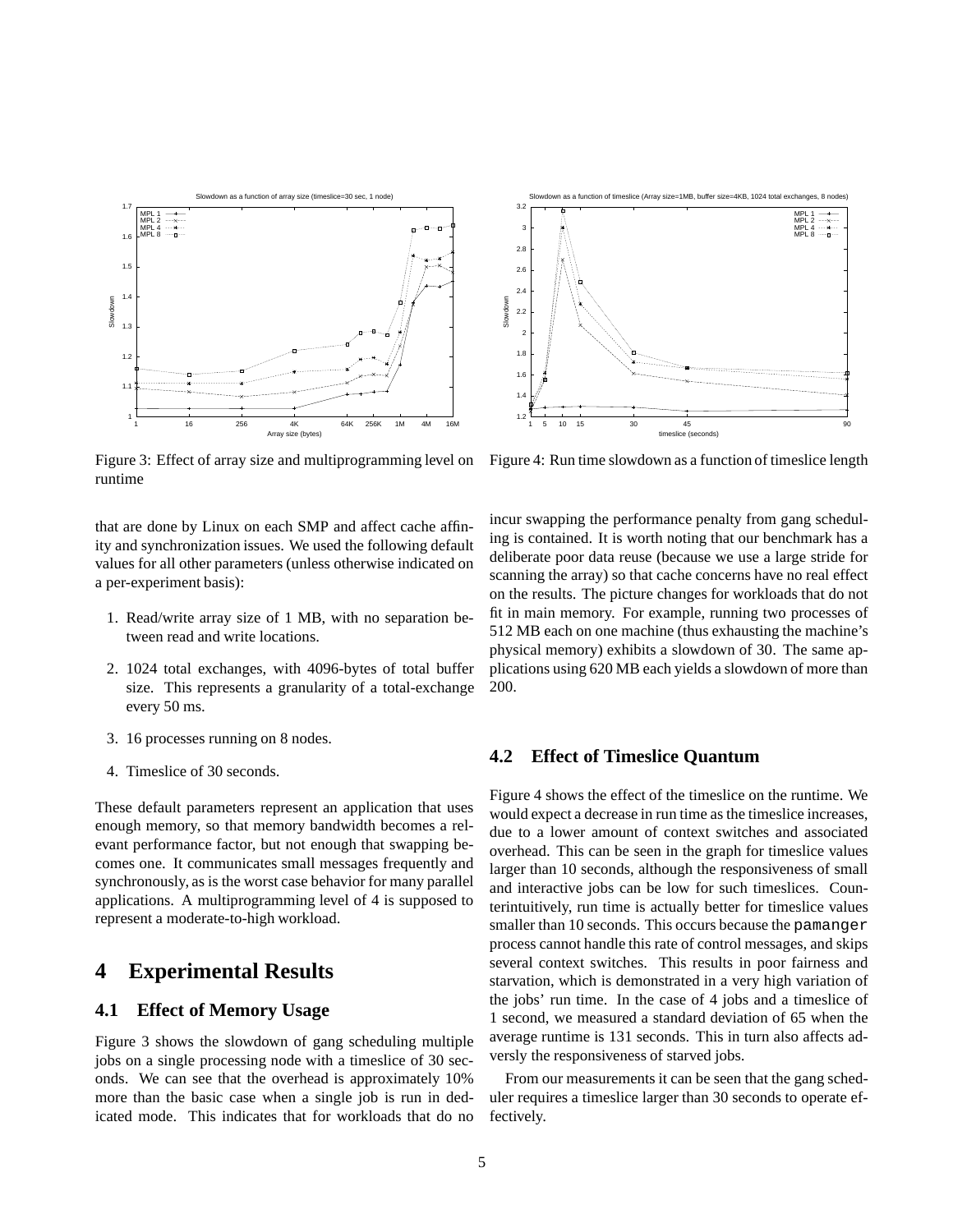

Figure 5: Effect of communication amount on runtime on one node (2 PEs). The communication buffer size is 1 byte

### **4.3 Effect of Communication**

We measure the effect of communication on the gang scheduler in two dimensions, using latency-bound and bandwidthbound communication patterns. For the former, the communication buffer is only one byte, and the number of total exchanges varies. For the latter, we have 1024 total exchanges and we increase the buffer size upto 128 KB. In both cases, we try to stress the scheduler further by using the relatively low timeslice value of 10 seconds. As discussed in the previous section, this value represents the smallest timeslice that still guarantee fairness. Figure 5 shows the result of the first experiment. It can be seen that the difference between the slowdown curves are nearly flat for each MPL, upto the point of 1M exchanges(which represents one total exchange for every 50  $\mu$ sec). Even though the slowdown values are relatively high, because the gang scheduler is operating in a saturated mode, they are almost insensitive to changes in the number of total exchages.

Figure 6 describes the result of the second experiment. Again, we see that the gap between the slowdown curves for different MPLs remains nearly constant, suggesting that the gang scheduler is insensitive to the bandwidth requirements of the benchmark. This is due to the fact that the Elan network interface card can store multiple network contexts, as outlined in section 2.1. This can support a lightweight context switch and eliminates the need for a full network cleanup. It is also worth noting that for larger buffers, the Elan offers some degree of overlapping between computation and communication of distinct jobs. This explains the run time improvement for buffers larger than 32 KB.



Figure 6: Effect of different communication buffer sizes and multiprogramming levels on runtime.



Figure 7: Effect of multiprogramming level on run time

### **4.4 Effect of Multiprogramming Level**

An important property of gang scheduling is that the amount of control information exchanged between the resource manager and the workers is insensitive to the number of concurrent jobs. The determining factor for the amount of information exchanged is actually the timeslice value, because a constant amount of information is exchanged on every timeslice, irrespective of the number of jobs. We would therefore expect the cost of adding additional jobs to a gang scheduling system to be relatively low. This can be clearly seen in Figure 7. The scheduling overhead for adding more jobs after the second is relatively small, and furthermore, is only determinded by the timeslice quantum.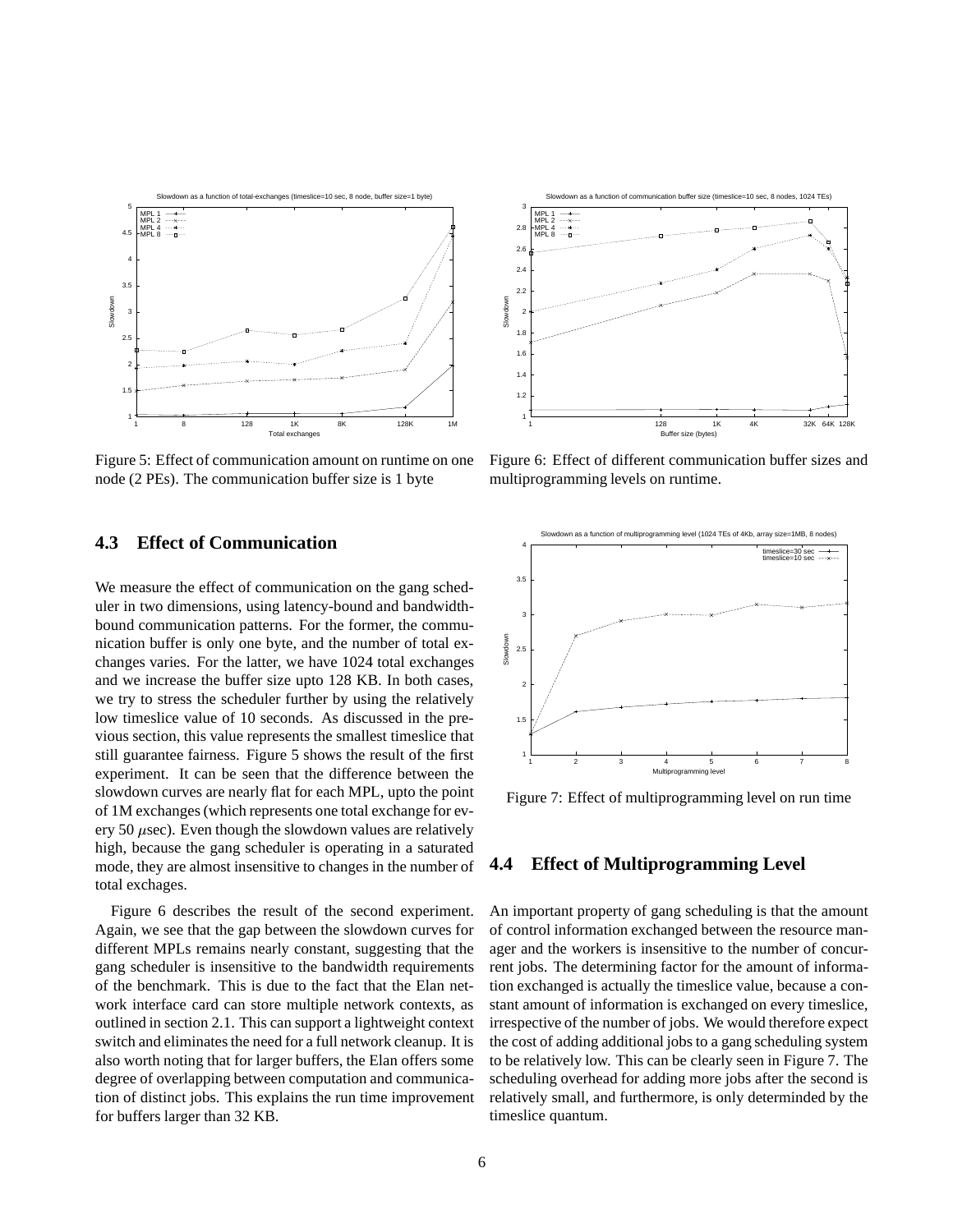

Figure 8: Node scalabilty

#### **4.5 Node Scalability**

To conclude our experimental results, we would like to measure how the gang scheduler scales as the number of nodes is increased. To this end, we run and analyse six test sets over a continuous range of nodes from 1 to 15 (with each node using both PEs). Figure 8 shows the slowdown results of these runs. One apparent property is the instability of the test-sets that were run with a timeslice quantum of 10 seconds. As was shown in section 4.2, for lower timeslice values the scheduler performs erratically, where actual timeslice values can vary widely, and serious fariness problems occur. These properties are displayed in this figure for MPL values of 2 and 4. For an MPL value of 1 the timeslice has no effect. It can be seen from the graph that both curves for MPL 1 are nearly identical, differing only because of the inherent variablity of the test system (see section 3.3). These two curves show a relatively small, gradual growth in the slowdown from 1.2 to 1.3 (approx. 8%), which is explained by the increasing cost of the MPI\_Alltoall operation as the number of nodes increases. Both the MPL 2 and MPL 4 results with a timeslice of 30 seconds exhibits a higher growth rate for the first 7 nodes (43% and 38% respectively). However, for more than 7 nodes the growth rate is rather moderate, reaching 3% and 9% respectively. These results indicate that for a larger number of nodes, the overhead associated with context switches scales gracefully, and is probably due to the fact that context switches do not penalize the NIC, so the increase in traffic does not aggravate the context switch overhead. Both MPL 2 and 4 results indicate a similar growth pattern when the timeslice is reduced to 10 seconds: a steep growth from 1 to 7 nodes, and a moderate growth afterwards. However, The picture is quite different in terms of slowdown - both reach slowdown values of 250% and upwards, and make the choice of such a timeslice value unattractive.

# **5 Conclusions**

This paper describes the tests that were conducted to explore the properties of the Quadrics gang scheduler. We have shown that it is relatively insensitive to the amount of communication granularity in terms of latency and bandwidth, and may actually improve the overall runtime of bandwidth-hungry programs that are co-scheduled, by overlapping some of the computation and communication times. Further, we have shown that the scheduler is also insensitive to the amount of memory applications use, as long as the physical memory of the machine is not exhausted. Another important issue is the scheduler's scalability in terms of number of nodes and number of coscheduled programs. It was shown in both cases to be quite good for upto 30 PEs and 8 coscheduled programs respectively.

On the negative side, the scheduler is very sensitve to the timeslice quantum, and can perform poorly if a low value is chosen. For timeslice values of under 30 seconds, performance degradation of upto approximately 90% can be observed in some cases; for values of 5-10 seconds, severe fairness and starvation problems occur, which have an adverse effect on system responsiveness. On the other hand, using higher values for the timeslice quantum also has implications on responsiveness, especially for short or interactive programs.

### **Future Work**

One future direction that can ascertain the suitability of the Quadrics gang scheduler for real world systems is the usage of actual applications for the measurements. Another interesting venue for research is to use realistic workloads, or simulations thereof. The simple workload described in this paper does not launch jobs according to a workload model or real workload trace, taking into account issues such as day/night/weekend periods, development issues, etc. Another obvious, but nevertheless important extension of this paper would be to measure the scheduler's performance on large-scale machines, so that a substantial understanding of its scalability properties can be obtained.

### **References**

[1] D.G. Feitelson and L. Rudolph. Gang Scheduling Performance Benefits for Fine-Grain Synchronization. *Journal of Parallel and Distributed Computing*, 16(4), 1992.